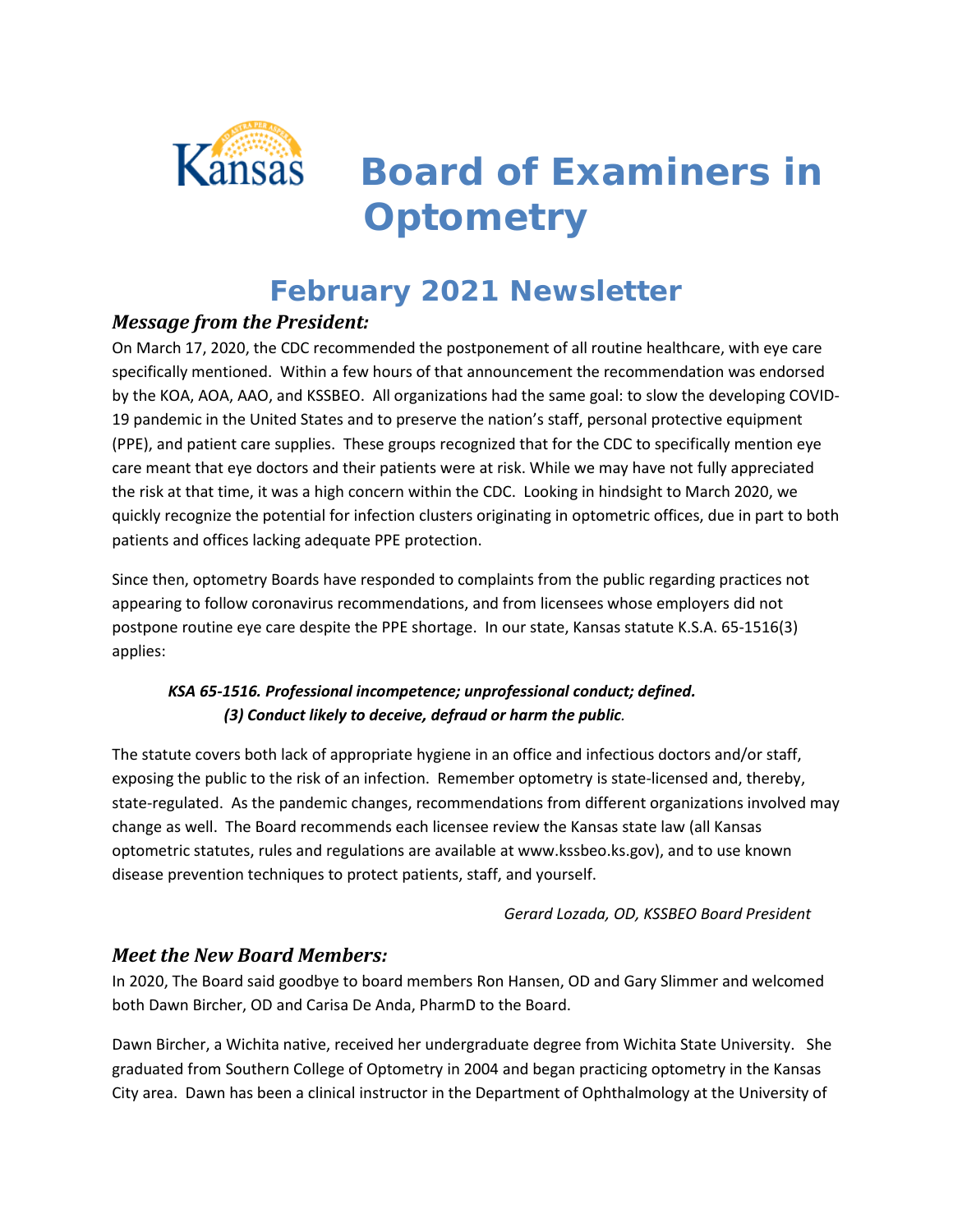Missouri Kansas City. She serves as a board member for the Children's Center for the Visually Impaired, dedicating time to fundraising for children in need. In her spare time, she enjoys gardening and travelling.

Carisa De Anda received her Doctor of Pharmacy from University of Kansas in 1996 and currently lives in Lenexa KS.

## *Electronic Prescribing:*

During the 2019 session, the Kansas legislature passed a bill that has been codified as KSA 65-16,128 mandating electronic prescribing of controlled substance opioids beginning July 1, 2021.

The Kansas Board of Pharmacy will be issuing waivers for prescribers that meet certain criteria and providing a verification method for pharmacists. Waivers will not take effect until July 1, 2021 and all will expire December 31, 2021. Prescribers can apply at any time and can then later apply for six-month extensions. To keep it simple, waivers will always expire June 30 and December 31 each year (no more than 6 months). Also, notable that these are waivers of state requirements, NOT federal requirements (see CMS rules on controlled substance prescribing). For additional information: <https://pharmacy.ks.gov/resources-consumer-info-2/electronic-prescribing-waiver>

# *Continuing Education:*

Covid19 has made obtaining live continue education a challenge. COPE has extended the rule modification for Interactive Online CE through June 30, 2021. To get credit for the 'Live' CE, you must be able to have *immediate interaction with the instructor*. The Board has **not** changed the number of live hours that are required each year. You still need a *minimum of 16* hours of Live CE. The CE year also has not changed – it is still June  $1<sup>st</sup>$  – May 31<sup>st</sup>.

As a reminder, if you are required by the American Board of Optometry (ABO) to take Continuous Assessment Program (CAP) continuing education (CE), you can now count three hours per each assessment towards your CE requirements. ABO CAP CE would count as non-live CE; non-live CE is limited to eight hours per year.

The Board continues to pay for the OE Tracker fees for all licensees. All CE must be forwarded to ARBO to enter in the OE Tracker. Be aware it is taking ARBO longer this year to enter the CE into the OE Tracker.

You can always view your CE since your last renewal in the Board's licensing [database.](https://www.kansas.gov/ssrv-optometry/login.html) Not only can you view your hours, but they will have the correct classification and be broken down by between first and second year.

#### *New Email System:*

In January 2021, the Board started using a new email system called govDelivery. Be sure to add [kssbeo@list.ks.gov](mailto:kssbeo@list.ks.gov) to your safe sender list. If you need to make updates to the email address for Board notifications, please contact the Board office directly at [kssbeo@ks.gov](mailto:kssbeo@ks.gov) or 785-832-9986.